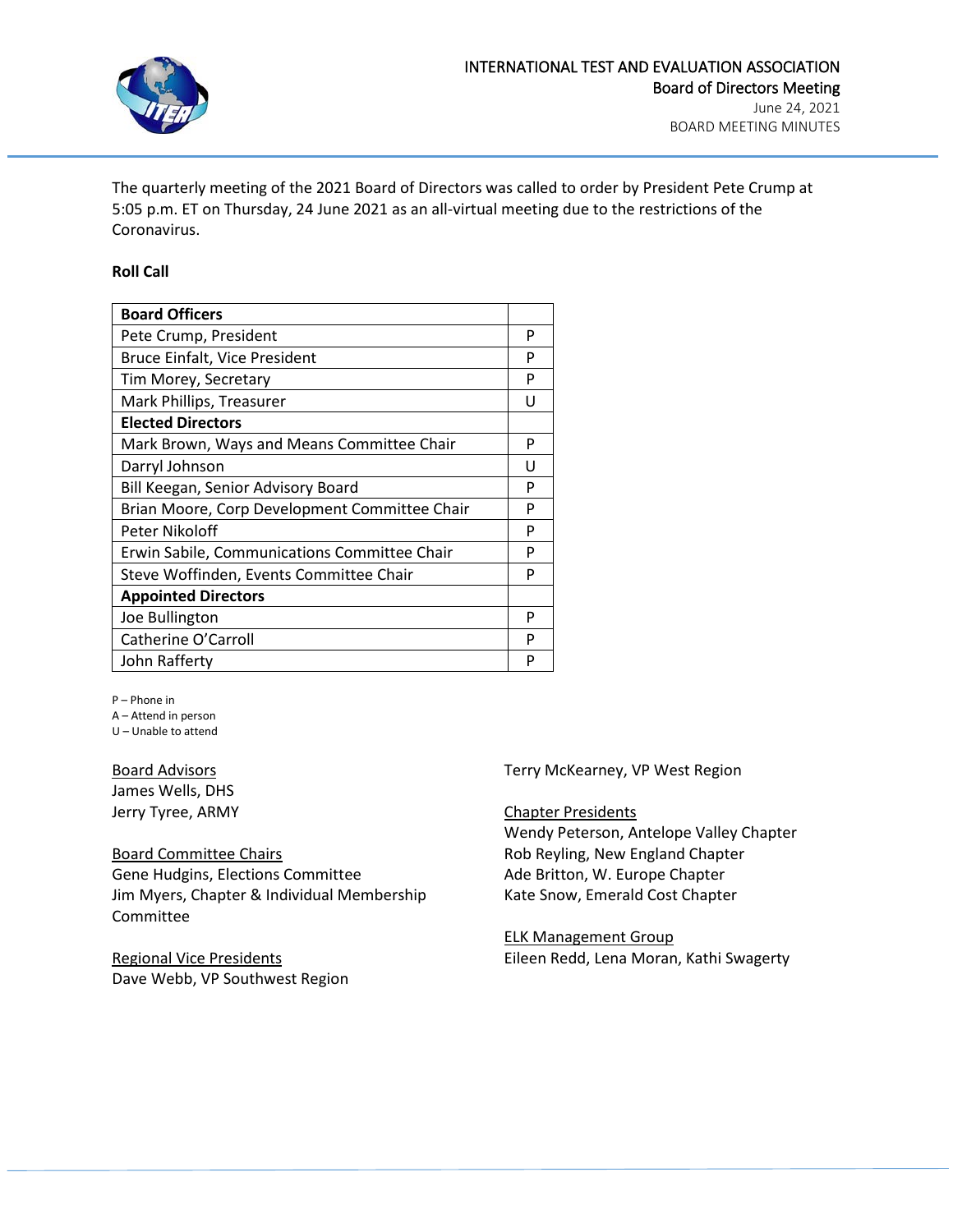

### **1.0 OPENING REMARKS**

- 1.1 President Pete Crump established that a quorum was present and thanked everyone for taking time to participate in the meeting.
- 1.2 Provided update to the Government Advisors:
	- 1.2.1 Joe Stasiowski from the FAA had to step down and will recommend a replacement; in April we welcomed Jerry Tyree from White Sands Missile Range; and reminded Board of Jamie Wells' continued support of DHS.
	- 1.2.2 Pete Crump asked the Board to forward any recommendations for other potential Advisors within the T&E community.
- 1.3 Provided update to the Board and Committee:
	- 1.3.1 Gene Hudgins, former Board Member, has agreed to serve as Elections Chair.
	- 1.3.2 M. John Rafferty is a newly appointed Director.
- 1.4 Pete Crump thanked the Board Members who provided edits and or/comments on the 2012 Bylaws and asked Secretary, Tim Morey to report out on status.
	- 1.4.1 From a previous action, Tim Morey was asked to lead a 2-3 person team to review and offer proposed language for the Bylaws to be presented at the June Board Meeting.
	- 1.4.2 Tim Morey presented the recommendations brought forward by his team (Director, Cathy O'Carroll and ELK Management) for further consideration. Three major topics need to be reviewed and considered.
		- 1.4.2.1 Administrative changes
		- 1.4.2.2 Membership Meeting changes
		- 1.4.2.3 The timing of Elections
	- 1.4.3 A new action from this discussion is for all Board members to review the newly revised Bylaws once again and provide comments to Tim Morey and ELK Management. The Bylaws will be presented and voted on at the September Board meeting to allow time for members to be made aware of the changes prior to being adopted at the December Board Meeting.
- 1.5 Review of the Agenda –Pete Crump then asked the Board if there were any comments regarding the agenda. Without objection the agenda was accepted.

### **2.0 APPROVAL OF THE PREVIOUS BOARD MEETING MINUTES**

2.1 A motion was made by Director Mark Brown to approve and accept the minutes. The motion was seconded by Director Brian Moore. With no further discussion, the motion passed unanimously.

### **3.0 REVIEW OF CURRENT ACTION ITEMS**

3.1 The Current Action Items were reviewed, and modifications were reflected in the Action Item list.

### **4.0 TREASURERS REPORT**

- 4.1 The Treasurer's Financial Report was provided along with a snapshot of the year to date.
- 4.2 The 2020 IRS Tax from 990 and 990T prepared by Quist & Associates were provided in advance for review and discussion.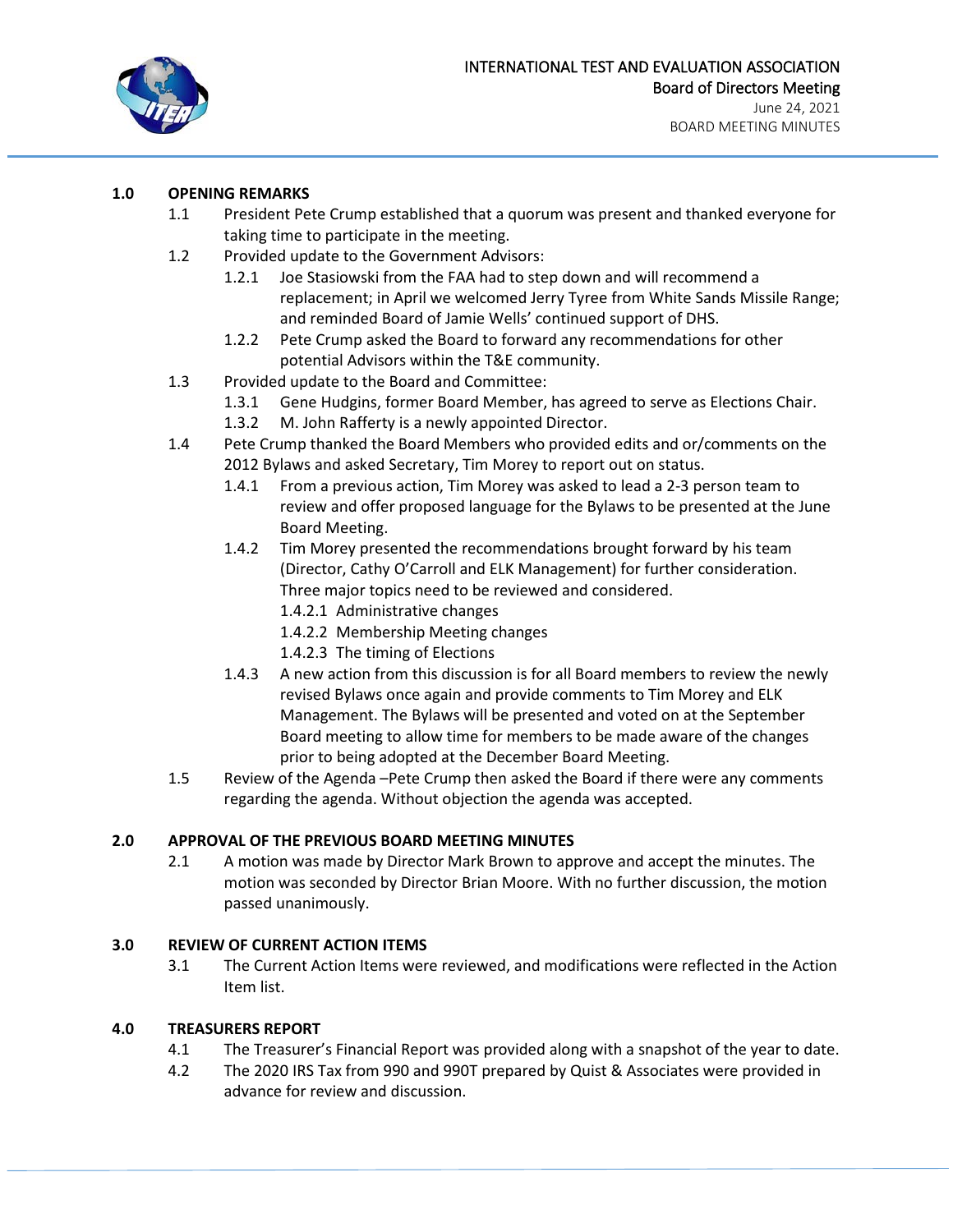

4.3 A motion was made by Director Erwin Sabile to approve the 2020 IRS Tax forms. The motion was seconded by Director Bruce Einfalt. With no further discussion, the motion passed unanimously.

# **5.0 WAYS AND MEANS REPORT**

- 5.1 From a previous action, Director and Chair, Mark Brown presented a simplified Scholarship policy.
	- 5.1.1 A motion was made by Director Brian Moore to approve the scholarship policy. Discussion on a process to properly evaluate the expenses to avoid over-runs on the events and the timing of the distribution of funds were raised. The policy states the funds must be distributed within a 12-month period from when the Event concludes. Understanding that an 18-month timeline is more reasonable, ELK Management has been tasked to see if that will comply with our accounting practices. To move forward, the motion was modified to include, once determined that the 18-month timeline will be acceptable, a change will be made at the September quarterly Board meeting. The motion was seconded by Director Peter Nikoloff. With no further discussion, the motion passed unanimously.
	- 5.1.2 Mark Brown stated the Board needed to consider what to do with existing funds in the Merrill Lynch account for Chapter disbursement. A new action for a subcommittee to be formed to bring recommendations forward at the September Board meeting. Chapter President's Bruce Einfalt (Penn State), Kate Snow (Emerald Coast), and Steve Woffinden (Valley of the Sun) indicated they would like to participate.

### **6.0 AWARDS COMMITTEE**

6.1 No report provided. ELK Management reported that nominations are beginning to come into the executive office.

### **7.0 CHAPTER & INDIVIDUAL MEMBERSHIP**

7.1 Report provided.

### **8.0 COMMUNICATIONS COMMITTEE**

8.1 Report provided. Director and Chair, Erwin Sabile reminded leadership to follow ITEA and to always "Like" and "Share" a post.

### **9.0 CORPORATE DEVELOPMENT COMMITTEE**

9.1 Report provided. Director Brian Moore provided the following two options for consideration of the Elevator Speech to close out previous action.

### **Audience: GENERIC (30 seconds)**

ITEA is an all-volunteer, non-profit education association for test and evaluation professionals. Our members are primarily made up of Industry, Government, and Academia partners interested in identifying and addressing challenges encountered to ensure every component of a system is operating in accordance with specified requirements. We provide the premier forum for testers and evaluators to learn new and effective methods; share lessons learned and ways to deliver cost-effective assurances to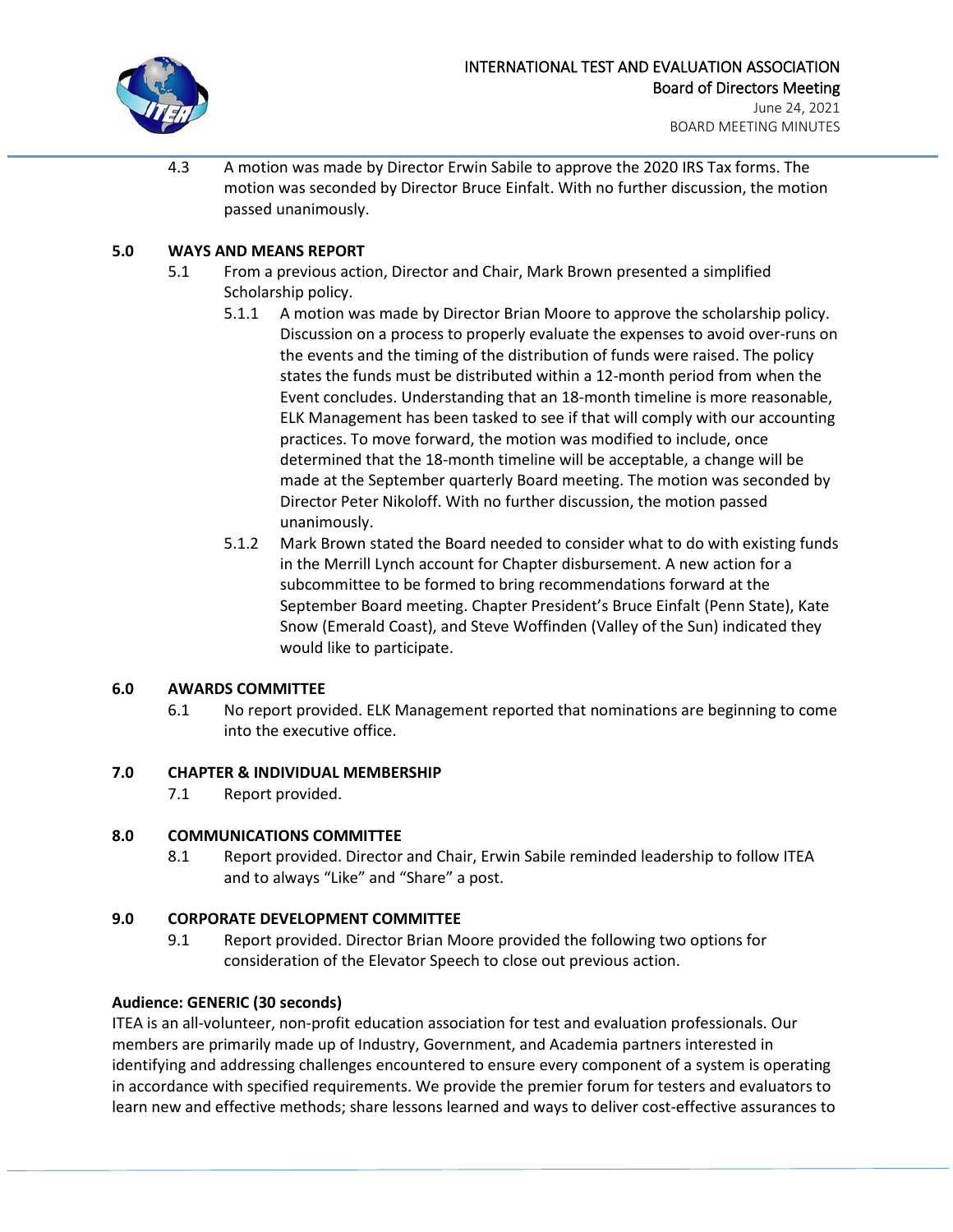

their projects; and gain insight from colleagues and industry leaders. We are heavily invested in the United States and International Defense and Homeland Security sectors; however, testing is universal, and we can all learn from each other.

### **Audience: T&E DOD/Government (30 seconds)**

I'm a member (Board member/EXCOM title/Chapter President/etc) of ITEA, the only non-profit education association for the domestic and International T&E community. We provide the forum for testers and evaluators to learn new and effective methods; share lessons learned and ways to deliver cost-effective assurances on their projects; and gain insight from colleagues and industry leaders on the biggest challenges facing the Warfighter. We host workshops and symposia on topics of interest to encourage crosstalk and discover solutions. We host tutorials and short courses for large groups of testers on the Ranges – from Systems Engineering courses to Cyber. We produce a premier Journal publishing papers on technical aspects ranging from basic research to applied research and development to operational testing. And we have a T&E professional annual awards program to honor those that advance the T&E community through their contributions. Are you a member? You should check us out.

### **10.0 ELECTIONS COMMITTEE**

6.1 Report provided.

# **11.0 EVENTS COMMITTEE REPORT**

11.1 Report provided. Director and Chair, Steve Woffinden asked Board Members to encourage their Chapter to host at least one one-day event.

### **12.0 PROFESSIONAL DEVELOPMENT COMMITTEE**

12.1 Report provided. Update provided by ELK Management Group. 12.1.1 Two-tiered approach

### **13.0 PUBLICATIONS COMMITTEE REPORT**

13.1 No report provided.

# **14.0 ELK MANAGEMENT REPORT**

14.1 Nothing to report.

### **15.0 NEW BUSINESS**

- 15.1 Director, Joe Bullington will take on the task of invigorating the Volunteer Chapter in Tennessee. Gene Hudgins will provide contact information he has from his presidency.
- 15.2 Director, Erwin Sabile will work with Publications Chair to post more articles on a more consistent basis.
- 15.3 President Pete Crump asked the Board to reach out to their network to see if there was any interest in running for a position on the Board – noting that while 4 current members of the Board are interested in the 4 open Elected positions; we still had up to 4 Appointed positions available.
- 15.2 The date of Thursday, 23 September at 5:00 PM EST was agreed on as the next Board Meeting. Members were asked to mark their calendars.